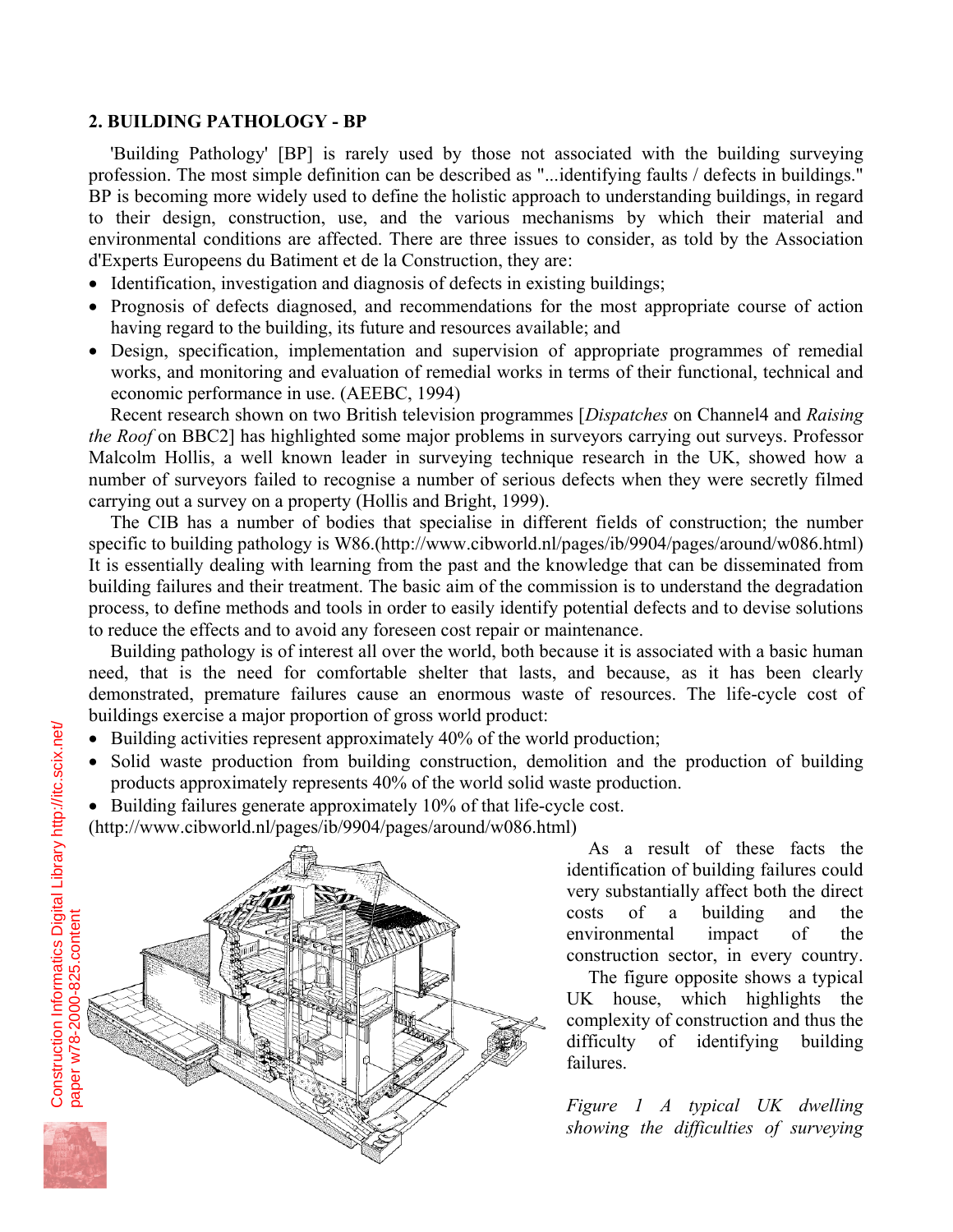#### *buildings.*

The next section outlines the research field of Computer-Aided-Learning.

# **3. COMPUTER-AIDED-LEARNING - CAL**

 The first adaptive CAL program was developed in the mid 1960's, (Suppes, 1966) who predicted that it would "...change the face of education in a very short time" and it could provide for every child "...the personal services of a tutor as well-informed as Aristotle." With the introduction of microtechnology, computers have gained a more prominent place in education. By 1981, Seymour Papert, declared that the 'worksheet curriculum' could be abandoned to allow "...children's minds to develop through the exploration of computer simulated microworlds" (Papert, 1981). By 1985, 80% of UK secondary and 95% of primary schools had some level of computing (Jackson et al, 1986). By 1986, Bleach had concluded that although generally welcomed, computers were little used - sometimes remaining idle for 80% of the time, and significantly less than television was used in primary schools (Bleach, 1986). The main use for computers was still used to automate mundane tasks.

 By 1995, research had moved forward with Reinhardt claiming that "...this generation of technology promises more than just an improvement in educational productivity, it may deliver a qualitative change in the nature of learning itself" (Reinhardt, 1995). It is necessary to determine where the technology is being, and is going to be, used. If it is to be brought in the form of 'edutainment', or primarily by employers as part of their employee's training programmes, the effect will be very different to if it becomes an integral part of mass education.

### **3.1 CAL in Education**

 Where does CAL fit into education? Seymour Papert offered his view, "In the 1980's...I caught myself telling school establishments and administrators that what I've got with this technology is what they need. It's not what they need at all. It's the kiss of death. Its the end of education as an organised entity - of the school as we've known it" (Papert, Grillos, Norman et al, 1994). What Papert is essentially saying is that CAL does not fit into education as it is presently structured. In order for CAL to fulfill its full potential policy changes will have to be made by parties outside of the institutions. The British Government is already discussing, and implementing these policy changes to address this problem (http://www.news.bbc.co.uk/hi/english/educational/newsid\_64200/642843.stm).

### **3.2 Obstacles to the use of CAL**

 The first obstacle is the lack of material resources. This becomes even more pressing when the revolution in CAL is seen as coming through networking, connection to the Internet and so other schools. Carol Twigg refers to the "...installed base of telecommunications technology in the schools, 80% of which is obsolete" (Twigg, 1995). The second obstacle is that the computer is not a magic machine that works itself. Research has concluded that the amount of time needed to develop CAL has been grossly underestimated, with at least 100 hours training per year required (Passey and Ridgway, 1994). There has been little evidence that educational institutions are prepared to expand the necessary time for training or expense of providing adequate ancillary support to develop CAL applications.

 The third obstacle to note is the present lack of very good educational software available on the market. This research is aiming to tackle this problem by providing a CAL application for use at undergraduate degree level (Shelbourn, Aouad, and Hoxley, 2000) to help surveyors diagnose defects in buildings. Carol Twigg quotes Peter Drucker as saying, for any new technology to be successful it must do the job ten times better, as for example word processing does over hand-drafting a document (Twigg, 1995).

The next section shows how the field of Case-Based-Reasoning is used in the prototype application.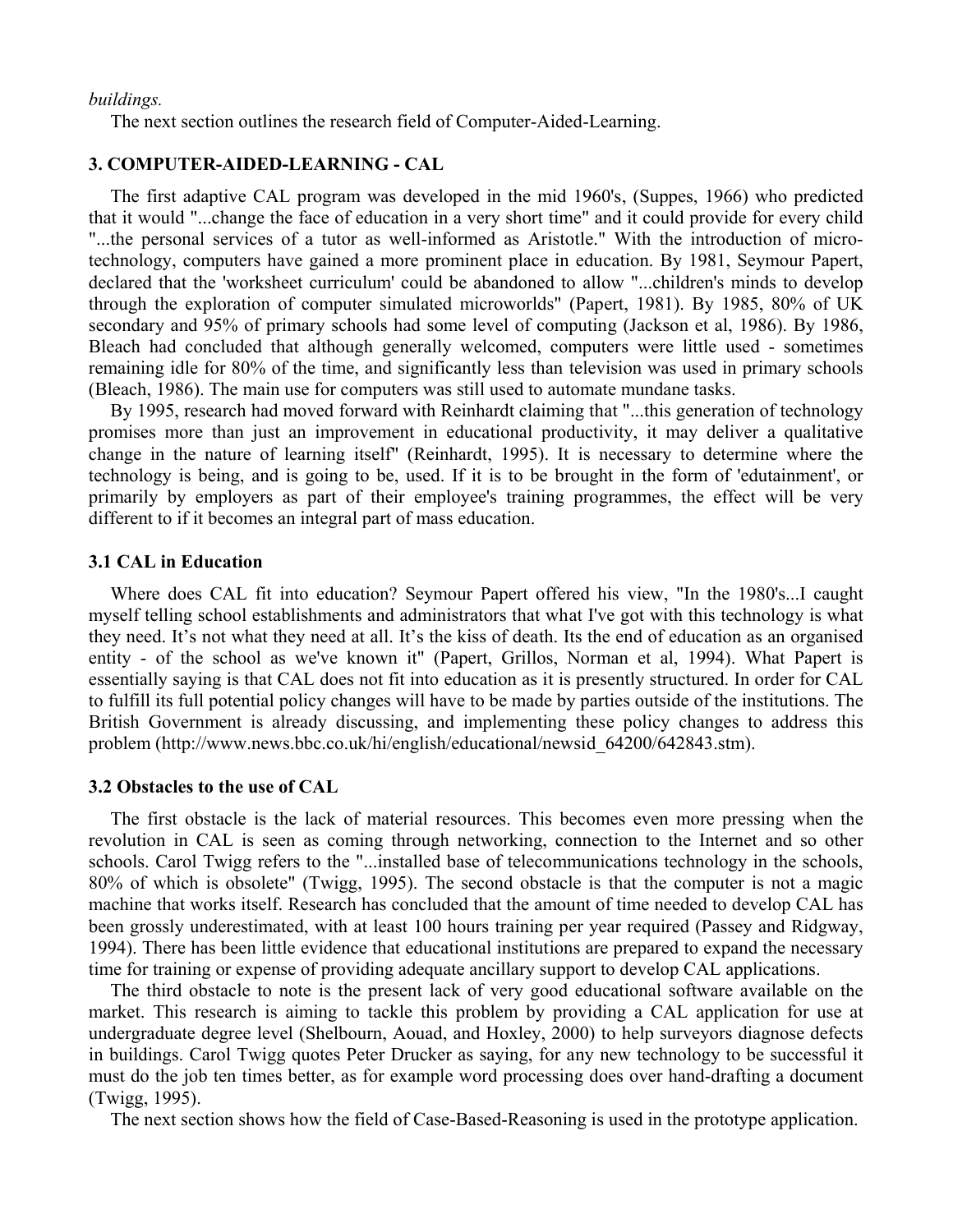### **4. CASE-BASED-REASONING - CBR**

CBR is an Artificial Intelligence [AI] paradigm, in which storing, retrieving, and adapting the solutions to previously encountered problems are used to solve new problems. CBR is based on the premise that expertise is experiential in nature. What separates an expert from a novice is the breadth of their experience. For example:

- a doctor who has seen an ailment many times before can quickly spot it in the next patient;
- an insurance underwriter who has seen many cases of bad risk for life or car insurance;
- a bank manager who has seen many bad debts and knows how to recover money easily;
- a lawyer refers to past legal cases in defending a new client;
- a mechanic who has heard many rattles can tell you why your car is rattling.

The CBR cycle can be simply described as a process of four 'R's:

- Retrieve the most similar case(s);
- Reuse the case(s) to attempt to solve the problem;
- Revise the proposed solution if necessary;
- Retain the new solution as a new case.

This cycle is illustrated in the diagram opposite. A new problem is matched against the cases that are stored within the case repository and the cases closest to the problem definition are retrieved. A solution suggested by the matching cases is then reused and tested for validity. Unless the retrieved case is a close match, the solution may be rejected or revised to match the problem. The revised case will be retained in the case repository for future use. The cycle is a continuous process and rarely occurs without human intervention.



#### **5. VIRTUAL REALITY - VR**

The use of VR is the main focus of the research. A roof space is portrayed as a QuickTime VR movie where the user looks for defects that could affect the components that make up the roof space. There are a number of different software tools available that can be used to develop this QuickTime VR movie; some of them are outlined in the next sections.

### **5.1 QuickTime VR Authoring Studio**

This piece of software enables the creation of interactive VR scenes with point-and-click simplicity. It turns 2-dimensional photographs and computer renderings into 360-degree views. The software allows the control of setting up the camera, to blending the images together to produce the movie, and optimising the finished movies for the web or CD-ROM use. The movies are fully interactive, with zoom, animation and hotspot creation facilities to enable easy linking to other multimedia applications.

By simply inputting 'QuickTime VR' into any search engine on the Internet, you can quickly see the potential of these types of movies. At the 'Richard Rogers' site you can see how the 'Lloyds' building [London, UK] can be combined to show an interesting representation of how the building fits into its surroundings (http://www.richardrogers.co.uk/html/lloydspan1.htm). More information on this product can be found at the following website address.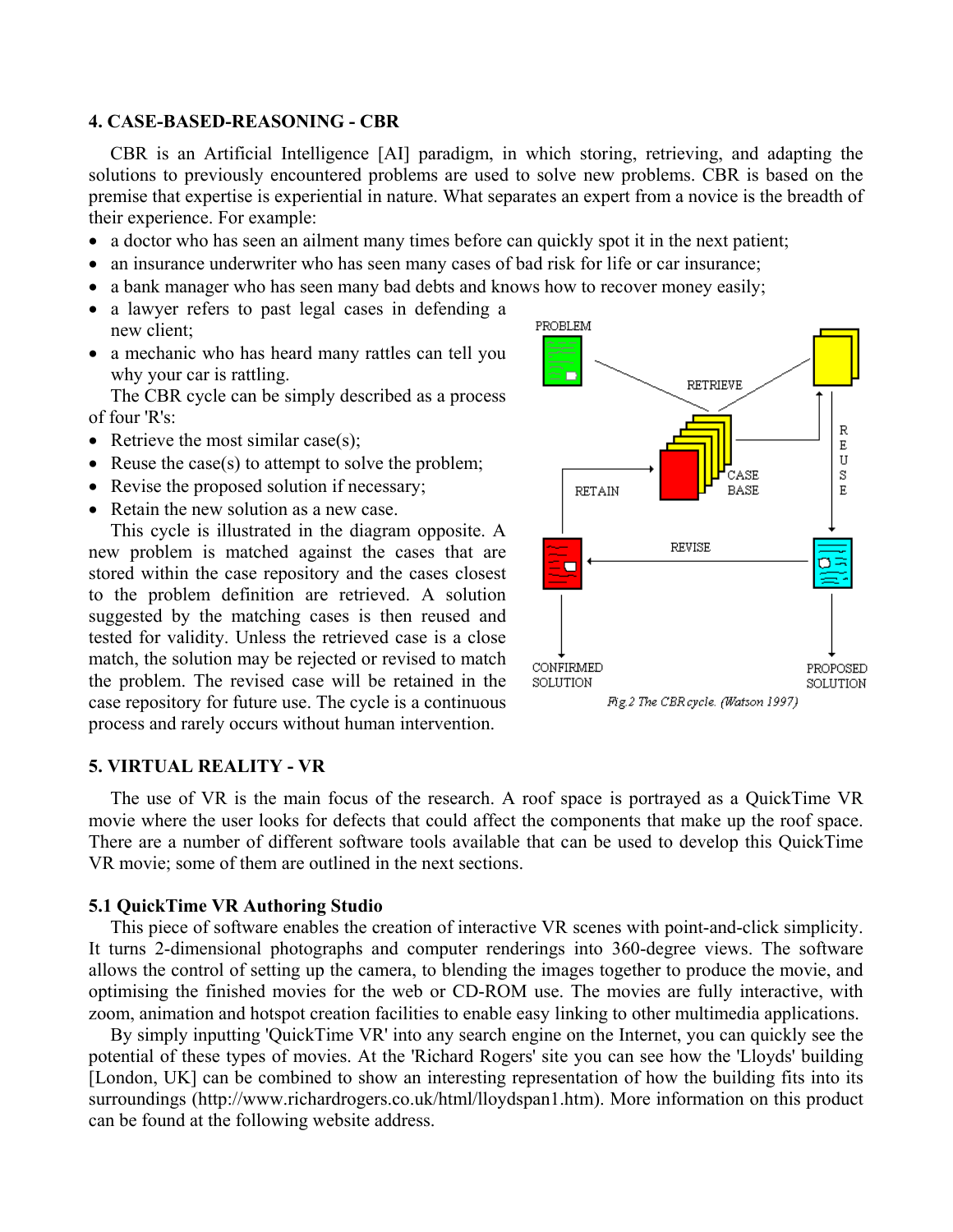http://www.apple.com/uk/quicktime/qtvr/authoringstudio.

# **5.2 Spin Panorama 2.0**

 This is an innovative and easy-to-use software program that uses still images to make super-wide panoramic still pictures and 360-degree panoramic movies. The views and movies are created in four easy steps which novice and more experienced developers can easily follow. Many universities and other educational institutions are now using panoramic movies to show potential staff and students what the campus and buildings look like and the kind of facilities that the university has over the Internet (http://www.dcs.shef.ac.uk/~guy/gallery.html) and

(http://www.curdev.hull.ac.uk/html/quicktimevr.htm). This resource provides these institutions with an excellent initial marketing tool as it enables more people to view its facilities without actually having to travel to visit the physical site. By incorporating 'hotspots' [parts of the movie that when clicked the user is taken to another movie or other information] the movies become a powerful educational and advertising tool. This is having a large input into the writers' application. More information on this product can be found at http://www.pictureworks.com/spinpano/index.htm.

### **5.3 VR Toolbox - PanoWorx**

 This piece of software supports a wide variety of lenses and camera configurations to enable the easy capture of images. The software enables the import and export of files to both the 'Windows' and 'MAC' platforms. The size and position of the images is automatically adjustable, with picture blending achievable at four different levels, and sharpened to produce a perfect 360-degree movie. This piece of software has been used by 'Lego' to promote some of its products. By clicking on the different products shown on the website the user can use the QuickTime VR 'object' and 'panorama' movies to look at their potential purchase (http://www.sharpturn.co.uk/lego.htm). More information on this product can be found by clicking http://www.vrtoolbox.com/ToolPANO.html.

 The software outlined could have been used to produce the VR movies for this project. After comparing the software the writers' chose the QuickTime VR Authoring Studio software to develop the movies. The essential points of this software are:

- ease of use;
- panorama movie creation;
- object movie creation;
- linking panorama and object movies into QuickTime VR scenes;
- asset management for complex projects; and
- web and multimedia content creation.

 The next section will outline the prototype in more detail and show how the different fields above are linked together.

## **6. THE PROTOTYPE**

 The prototype uses theories and practices from other authors as well as those areas outlined above. Research undertaken at the University of Salford in using CBR and VR to devise a training tool to inspect different scaffolds, is being sought as a good guideline as to the architecture for the writers' prototype system (Oliveira, Watson, and Retik, 1997). The architecture for the building pathology application is shown over the page.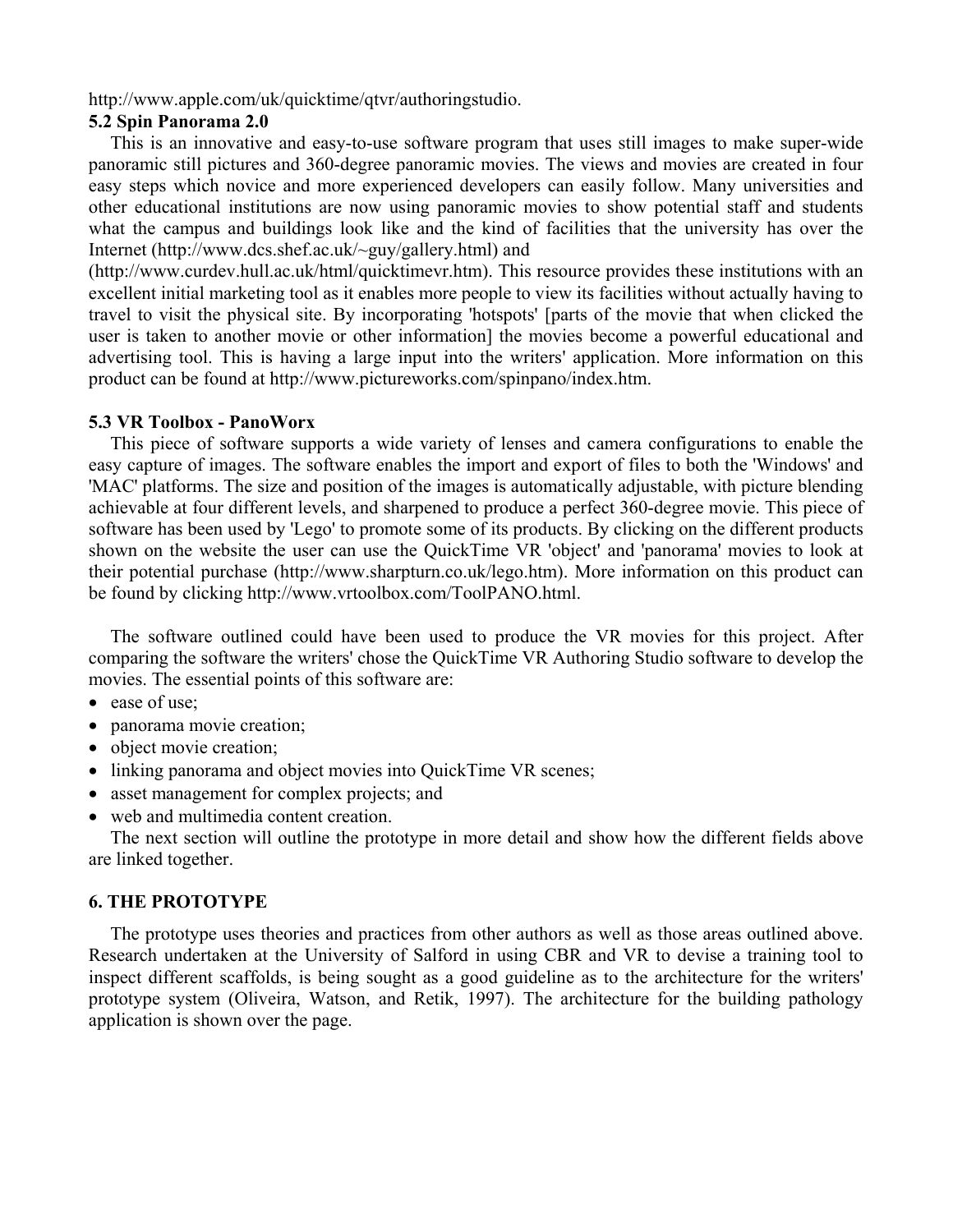

*Figure 3 The architecture of the prototype application.* 

It was decided very early into the project that the prototype application would have to concentrate on a certain part of the building to show that the principle outlined could work. After some discussion it was decided that the roof space would be used to test the architecture of the system. From Figure 1 above you can see that trying to develop the whole house in the first instance would have been a large task.

Information on different aspects of surveying buildings is shown in the application. Some of these are outlined below.

# **6.1 Types of Survey**

A surveyor will usually undertake one of four different types of survey when a client commissions them. These are shown in the next few sections.

6.1.1 Home Buyers Survey and Valuation

This is an economically priced survey in a standard form that focuses on:

- the general condition and constructional type of the building;
- matters and defects that the surveyor judges to be either urgent or significant;
- market valuations of the property as it stands and when repaired [if appropriate];
- how much the property should be insured for.

6.1.2 Building Survey

This gives the client a highly detailed report and is suitable for all properties, but it is usually commissioned for older, larger, more complex, dilapidated or much altered buildings. The survey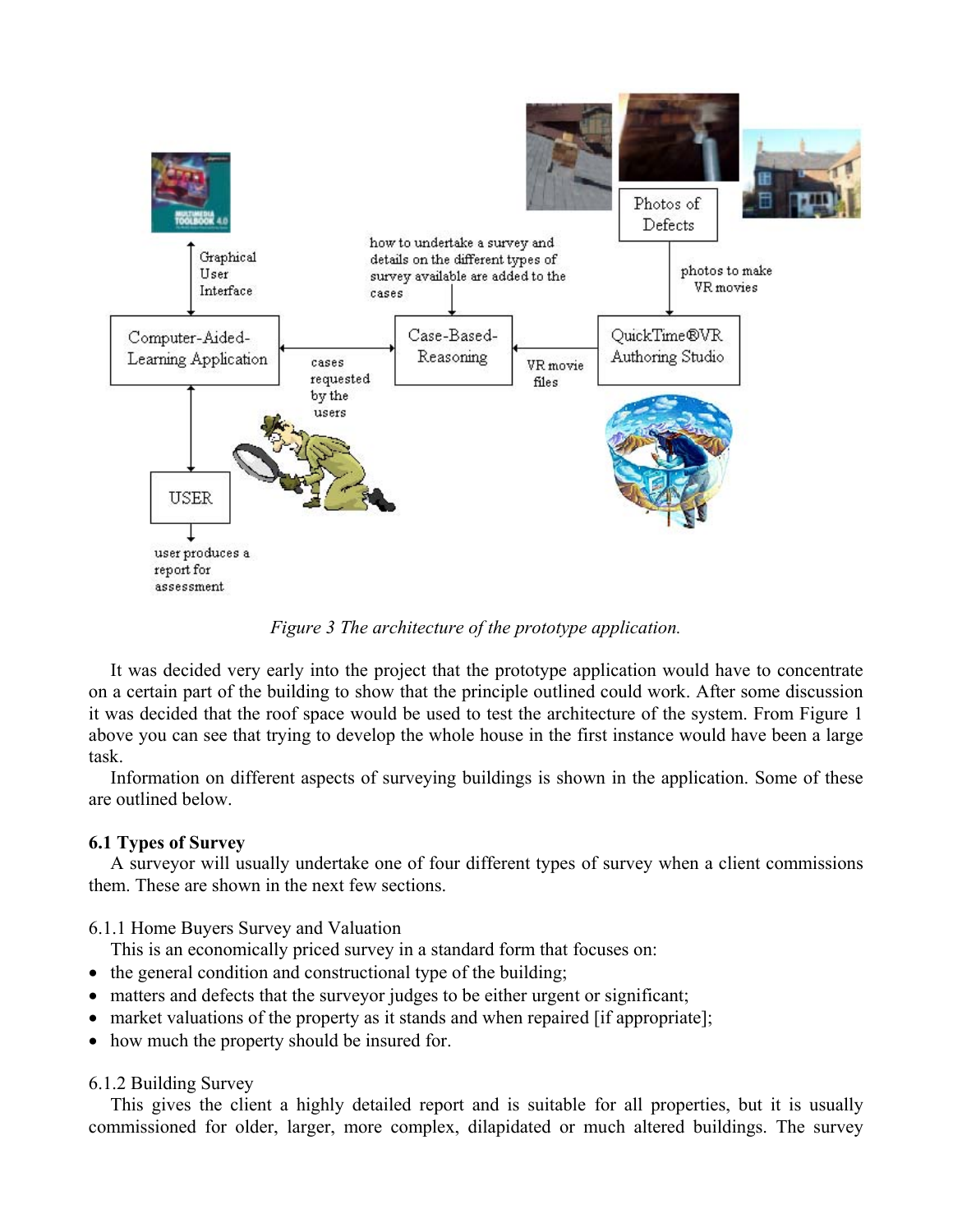typically provides:

- a comprehensive appraisal of the means and materials of construction;
- a technical analysis of significant defects revealed and advice on appropriate further actions;
- identification of less significant defects, general disrepair and shortcomings in the physical condition, maintenance and design of the building.

A valuation can often be included in this type of survey as an 'optional extra'.

# 6.1.3 Valuation Report

This concentrates on the valuation of the property and as such is not classed as a survey. A private valuation report is commissioned where the value of the property has to be formally established by a qualified person. Reasons for a valuation report include:

- mortgage purposes;
- house purchases, where condition is not an issue;
- matrimonial disputes;
- court orders;
- compensation and insurance claims;
- Compulsory Purchase Orders;
- Capital Gains and other taxation matters.

# 6.1.4 Single Issue Report

This type of report is often asked for as a result of a 'building survey' and highlights specific problems associated with the property. The detail of the report is the same as a building survey, but only on the specialist subject requested.

The screen shot below is taken from the prototype application and shows the 'survey types' page of the application.



*Figure 4 The Survey Types page from the prototype application.* 

# **6.2 How to use the application**

The application is designed around the Graphical-User-Interface [GUI] using the Multimedia authoring software called 'Multimedia ToolBook 4.0' from Asymetrix (http://www.asymetrix.com). The user can choose to view some introductory information, about 'What is...?', 'Who is it for?', and 'Why is it needed?' After reading this information the user can then go to the main parts of the application.

There are pages specifically about the property, where it is located and details about the layout, etc. The next set of pages are the survey types pages - already described above section 6.1 and Figure 4. The next section is the QuickTime VR movie page. Here the user can view the 360-degree movie and gain information on the general construction of roof spaces and the components that make up a roof space. The screenshot over the page shows this [Figure 5].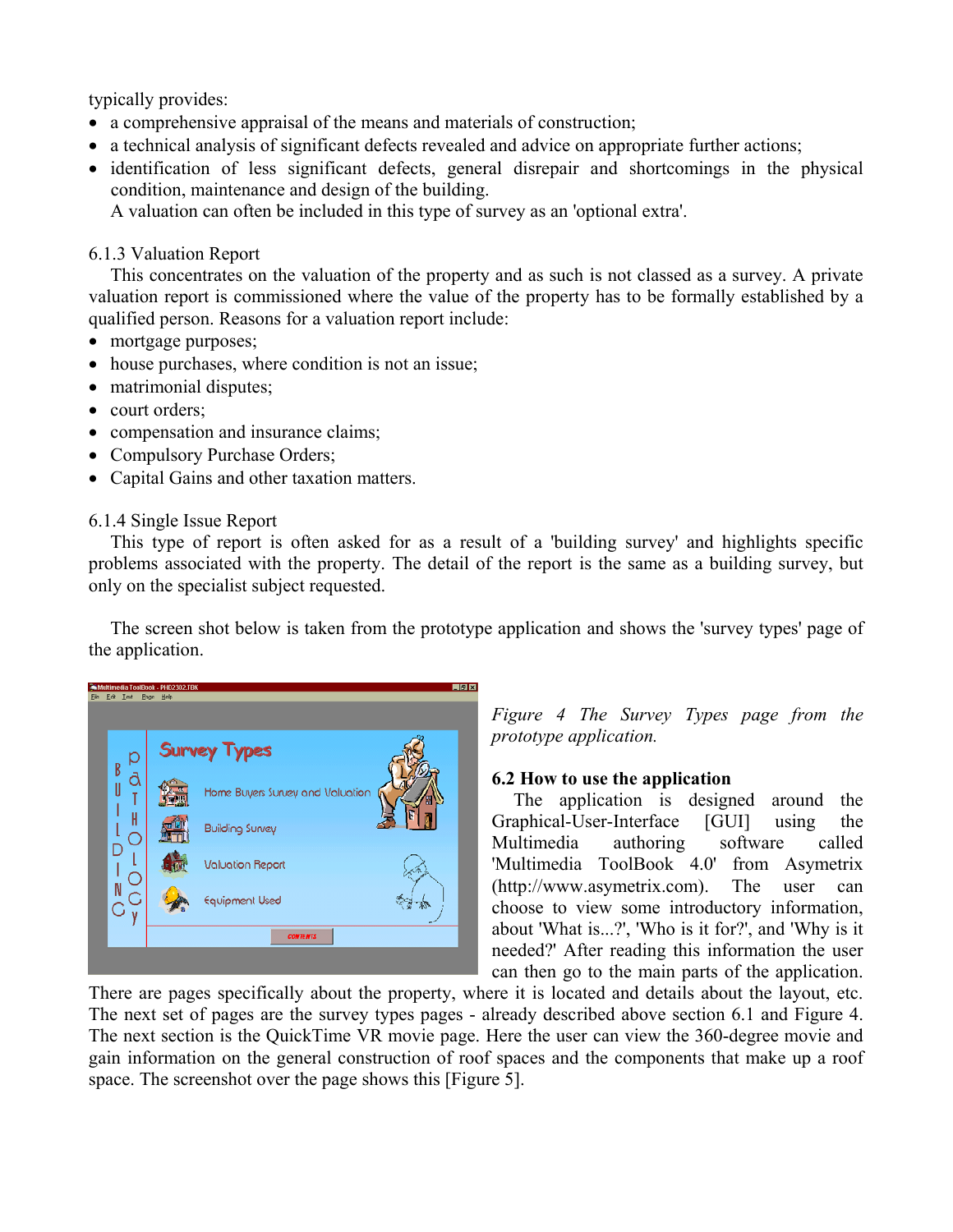

*information page. page of the prototype application.*

*Figure 5 Screenshot of the roof design Figure 6 Screenshot of the defect cases library* 

The user can click on each component of the roof in the movie to gain information on the type of defects that can affect this component. The screenshot above [Figure 6] shows the main cases library page in the application.

The screenshot shows the different sections that the user can click in to gain defect information on that particular component. The information is retrieved from the CBR software. The cases are actually stored as word documents with text and graphical information contained within them. In the application pages there is some generic information that the user can read the bare facts on defects that could occur in roof spaces. The screen shots below show some of this information [Figure 7].



*Figure 7 Pages showing some general defect information on timber contained within the application.* 

The next few photographs show some of the photos that will be incorporated into the defect cases stored within the CBR software and linked to the prototype application.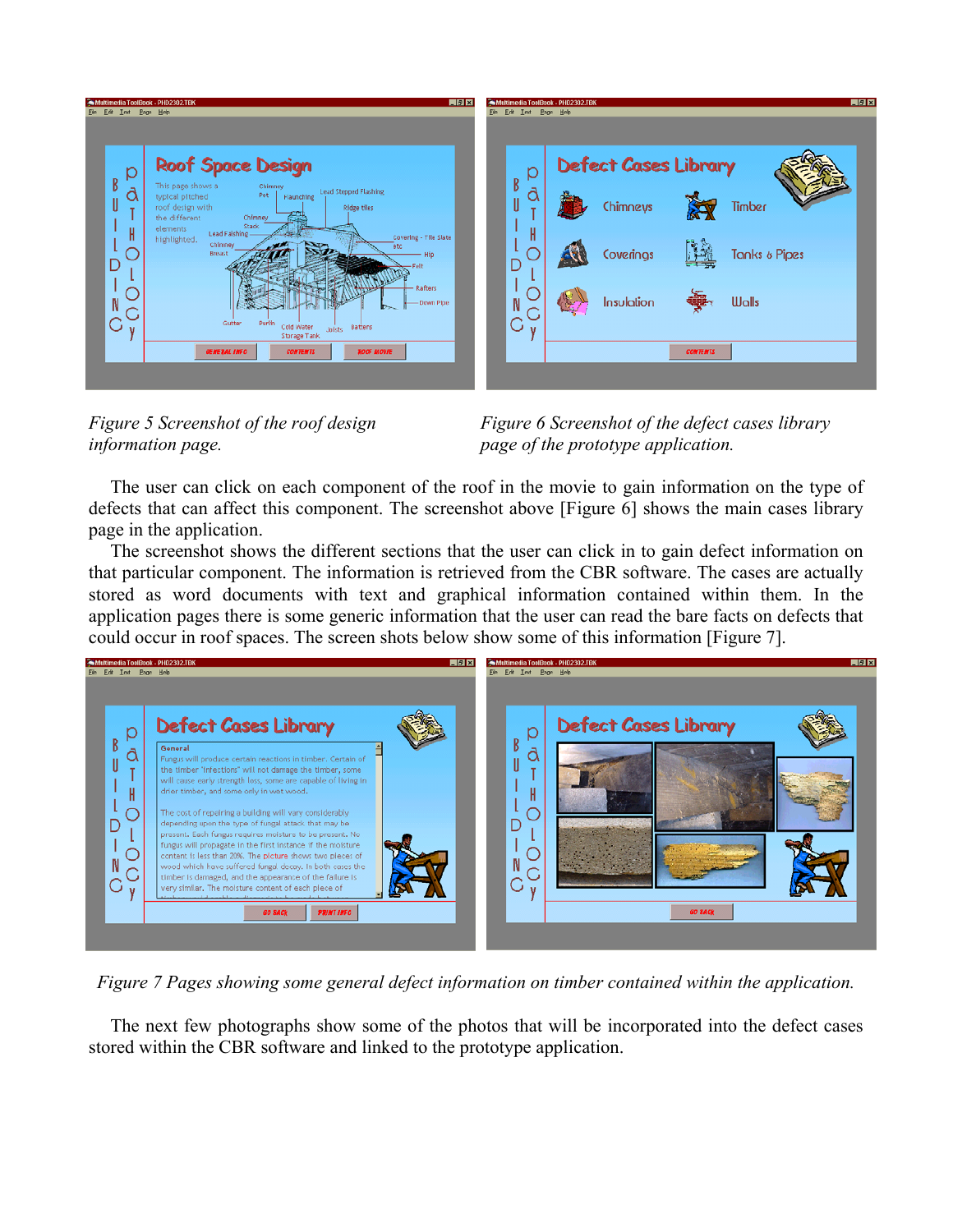

*Figure 8 Some photos of defects that could occur in a roof space.* 

In the photos above you can see how the design of buildings can be strange sometimes. The first photo shows a chimney that has been built perpendicular to the roof instead of vertical. The last two photos are taken from the case property. The middle photo shows the old timbers in the roof and the final photo shows the roof bowing between the two chimneys. This could be a result of adding felt to the roof and changing the original roof covering with no real consideration as to the extra weight on the old timbers.

The application is tested by the users filling in a questionnaire, which can be printed - along with a great deal of other information in the application - or filled in on the application. The questionnaire is designed to enable the user to reflect on what they have learnt from the application. The next section outlines how the research can be taken further.

## **7. FURTHER RESEARCH**

The next stage of the research is to test the application with external practitioners to gain their thoughts and experiences. These external practitioners will give results and feedback that can be analysed to make improvements to the application.

The research could be carried forward and made into a commercial piece of off-the-shelf software. This type of VR development is very time consuming, as the other rooms in the case property have to be modeled and cases written to support these rooms. The final application will help industry and educational institutions to train surveyors in the identification of defects when they are carrying out surveys of buildings. The application will also help to overcome some of the problems outlined within this paper.

## **8. CONCLUSIONS**

This paper has shown how CBR and VR can be linked to help surveyors evaluate defects in buildings, in particular roof spaces. It has described what building pathology is, and explained some of the initiatives set up to help the field of building pathology.

The paper has discussed the fields of CAL, and how CBR and VR are linked to train building surveyors in the task of diagnosing defects in buildings. It has particularly concentrated on some of the different VR software development tools, the different types of survey available, and has given details of photos and screenshots of how the prototype application works. It has concluded with testing the application and future developments of the application are highlighted.